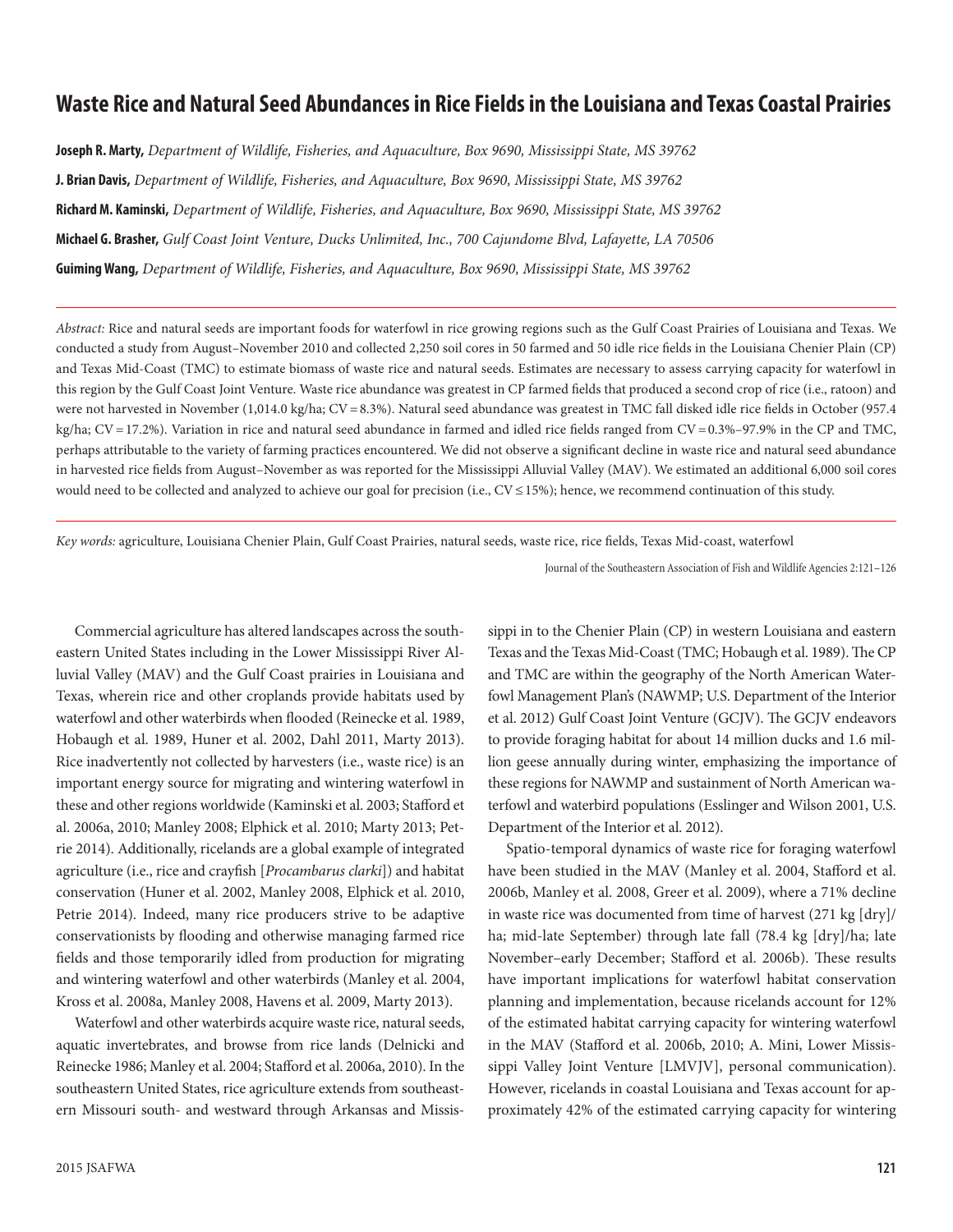waterfowl in the GCJV region; thus, precise estimates of rice and natural seed abundance are necessary for effective habitat conservation planning and implementation.

Rice agriculture practices differ among U.S. regions and are influenced by physiography, climate, water and soil resources, length of growing season, economics, and other region-specific factors (Manley et al. 2004, Manley 2008, Stafford et al. 2010). In the CP and TMC, rice producers regularly grow and harvest a second crop from the original planting of rice (i.e., ratoon crop), which generally is not possible in the MAV because of a shortened growing season (Bollich and Turner 1988, Hobaugh et al. 1989, Eadie et al. 2008, Havens et al. 2009, Stafford et al. 2010). Growers also regularly idle rice fields in the CP and TMC for one or more years because soil characteristics (e.g., shallow clay pan) and climate limit options for rotational cropping, unlike in the MAV where soybeans are regularly rotated with rice. In idled rice fields, natural grasses, sedges, and forbs (i.e., moist-soil vegetation [Low and Bellrose 1944, Fredrickson and Taylor 1982, Schummer et al. 2012]) typically produce abundant seeds and tubers, and aquatic invertebrates flourish when fields flood (Kross et al. 2008b, Hagy and Kaminski 2012, Marty 2013).

The aforementioned differences in rice growing practices in the GCJV and MAV regions have important implications for habitat conservation planning and implementation by the GCJV and private landowners managing ricelands (U.S. Department of the Interior and Environmental Canada 1986, Esslinger and Wilson 2001, Wilson and Esslinger 2002, U.S. Department of the Interior et al. 2012). Prior to this study, estimates of abundance of waste rice and natural seeds in the GCJV region lacked temporal replication (T. C. Michot and W. Norling, U.S. Geological Survey, unpublished data). Given need for region-specific estimates, we initiated a spatially stratified survey to generate contemporary estimates of waste rice and natural seed abundances in the CP of Louisiana and TMC comparable to that for the MAV (Stafford et al. 2006b).

### **Study Area**

Our study area included the CP of Louisiana (29° 31´–31° 00´ N; 91° 57´–93° 54´ W) and the TMC (27° 48´–30° 13´ N; 94° 43´– 97° 54´ W). Specifically, in 2010 we sampled farmed and idled rice fields in Acadia, Allen, Evangeline, Jefferson Davis, St. Martin, and Vermilion parishes, Louisiana, because they accounted for approximately 90% of the total rice production in south Louisiana in 2009 (USDA 2010). The TMC extends from Galveston Bay to Corpus Christi, Texas, and inland approximately 170km. In Texas, we sampled farmed and idled rice fields in Colorado, Matagorda, and Wharton counties, which produced 75% of all rice in the TMC in 2009 (USDA 2010). We sampled only in the CP of Louisiana and

TMC due to an abbreviated survey and limited access to producers in fall 2010.

# **Methods**

### Sampling Design

We used a stratified multi-stage sampling design with three sampling units: 1) *primary*, the farm; 2) *secondary*, rice fields within farms; and 3) *tertiary*, soil cores collected from within rice fields (Stafford et al. 2006a, b). Our sampling universe of Louisiana and Texas farmers was derived from Louisiana rice producers who cooperated with the Louisiana State University Agricultural Center (LSUAC) and Texas producers who cooperated with Ducks Unlimited, Inc. (DU) in the Texas Prairie Wetlands Project. Our selection of cooperating producers was limited to these databases because we did not have access to a comprehensive list of all rice producers within our study region. We considered these databases to provide a representative sample of rice producers within our study region because local agronomists advised that agricultural practices employed by them were indeed representative of the larger population of rice producers within our study region (S. D. Linscombe, LSUAC, personal communication). We used PROC SURVEYSELECT in SAS v9.2 (SAS Institute 2009) to select farmers randomly with replacement (Stafford et al. 2006a, b), and we stratified samples into CP and TMC regions to ensure geographic representation. We sampled farms roughly in proportion to rice production acreage in each region in 2009 (CP [60%], *n*=15 farms; TMC  $[40\%]$ ,  $n=10$ ). We randomly selected and sampled two farmed and two idle rice fields from each farm (Stafford et al. 2006b). We defined a field as an area of varying size surrounded by exterior levees that contained rice or temporarily idled land.

### Field Sampling

In each selected field, we established a single random directional (1°–180°) transect and extracted 10 soil cores (10 cm diameter and depth) at evenly spaced intervals (Manley et al. 2004, Stafford et al. 2006b) between 15–30 August 2010 (CP, *n*=600; TMC, *n*=400), 6–8 October (CP and TMC, *n*=250), and 1–22 November 2010 (CP,  $n = 600$ ; TMC,  $n = 400$ ). We selected these calendar periods to coincide with dates used by the GCJV for its fall-winter objectives for waterfowl habitat conservation planning (M. G. Brasher, GCJV, personal communication). We collected soil cores from rice fields 1–7 days after harvest or upon maturation of rice plants if farmers indicated the crop would not be harvested and left as a forage base for crawfish or waterfowl. We categorized farmed and idle rice fields as: 1) fields harvested once in July–August; 2) fields harvested twice per season (i.e., in July–August and in October– November [harvested ratoon]); 3) fields in which a ratoon crop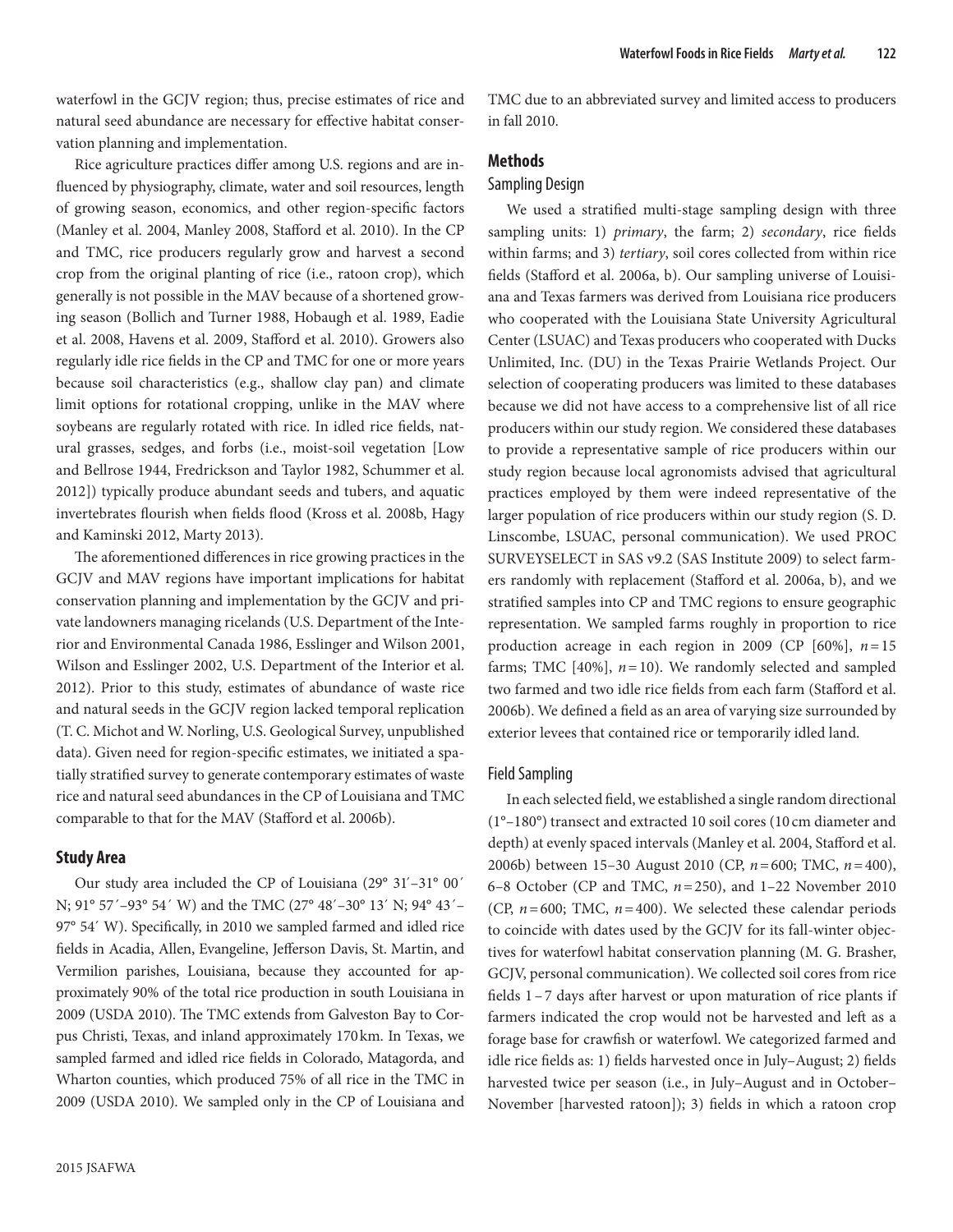was grown but not harvested and left standing for crawfish aquaculture or waterfowl forage (standing ratoon); 4) idle rice fields with standing natural vegetation (standing idle); and 5) disked idled fields (disked idle).

### Laboratory Procedures

We washed cores through a series of sieves containing mesh sizes 4 (4.75 mm), 10 (2.0 mm), and 50 (300  $\mu$ m) to facilitate removal of rice and natural seeds containing whole or partially intact endosperm (i.e., ≥50% of seed remaining; Stafford et al. 2006b). We considered germinated seeds to be potential waterfowl food if the primary root was less than or equal to the length of the seed and if the endosperm was firm (Stafford et al. 2006b). We dried seed samples to constant mass  $(\pm 0.5 \text{ mg})$  at 87 C before weighing to the nearest 0.0001g (Manley et al. 2004, Stafford et al. 2006b).

### Statistical Analyses

We applied size-specific, seed bias correction factors to account for rice and natural seed destruction during sieving or nonrecovery of seeds by technicians (Hagy et al. 2011). We applied correction factors at the core sample level, because it was the level at which most bias was detected (Hagy et al. 2011). We used PROC SURVEYMEANS in SAS v9.3 (SAS Institute 2011) to estimate waste rice and natural seed abundances and extrapolated estimates to kg (dry mass)/ha. We analyzed data collected under the multistage survey design by incorporating appropriate weights and selection probabilities corresponding to the three stages of sampling (Stafford et al. 2006b). The probability of selecting a farmer was  $n_i/N_i$ , where  $n_i$  and  $N_i$  were numbers of farmers selected and included in the database in each stratum (i.e., GCJV initiative area). The probability of selecting a field was  $m_i/M_i$ , where  $m_i$  was the number of fields (2/farm) randomly selected among  $M_i$  fields of a farmer *i*. Finally, the probability of selecting a soil core within a field was  $10/(K_{ij}/8.107\times10^{-7})$ , where the number of cores collected in each field was 10 and the potential number of cores was the area  $(K_{ij};$  ha) of field<sub>j</sub> within farmer<sub>*i*</sub> divided by the area of a core sample  $(8.107 \times 10^{-7}$  ha; Stafford et al. 2006b). The inverse of the product of the three selection probabilities was the sampling weight used in the SURVEYMEANS procedure (Stafford et al. 2006b). We used PROC MEANS in SAS v9.3 (SAS Institute 2011) to estimate variance among farms to derive an optimal (i.e., lowest variance and minimal cost) number of primary sample units (Stafford et al. 2006a). To estimate optimal secondary and tertiary sample sizes, we computed variance components associated with each of the primary (farmer), secondary (field within a farmer), and tertiary (soil core within a field) sampling units using Type I sums of squares in PROC VARCOMP between sampling periods

and field types (farmed or idle; Cochran 1977:288, Milliken and Johnson 1992:419, Stafford et al. 2006a, SAS Institute 2011). To index precision of estimates of waste rice and natural seed abundance, we computed coefficients of variation (CV [%]=Standard Error [SE]/estimate $\times$ [100]; Stafford et al. 2006a).

#### **Results**

# Louisiana Chenier Plain

*Rice Abundance.* In farmed rice fields following first harvest in late July–August 2010, waste rice abundance was 164.2 kg/ha (CV=50.2%; Figure 1). Rice abundance was least and variable in single harvested fields in November 2010 (i.e., no ratoon, 159.7 kg/ha, CV=66.6%; Figure 1). In November 2010, waste rice abundance in fields with a harvested ratoon crop was 332.4 kg/ha, and variation in abundance decreased to  $CV = 22.2\%$  (Figure 1). We found greatest rice abundance in fields with an unharvested ratoon crop, where abundance was 1,014.3 kg/ha in November 2010 and varied least among sampling periods and management practices (CV=8.3%; Figure 1). Some rice volunteered from a previous year's planting in disked idle rice fields, but it was minimal at 0.2 kg/ha  $(CV = 32.9\%)$  in August and increased to 3.4 kg /ha in November (CV=55.0%; Figure 1). Similarly, volunteer rice in idle fields with standing vegetation was 0.4 kg /ha and greatly variable in August (CV=90.7%). Rice in these fields increased in November but variability declined by half  $(1.6 \text{ kg/ha}$  [CV = 45.8%]; Figure 1).

*Natural Seed Abundance.* In farmed rice fields following harvest in late July–August 2010, natural seed abundance was 190.3 kg/ ha (CV=47.7%; Figure 1). In November 2010, natural seed abun-



**Figure 1.** Waste rice and natural seed abundance in farmed and idle rice fields in the Louisiana Chenier Plain, August–November 2010.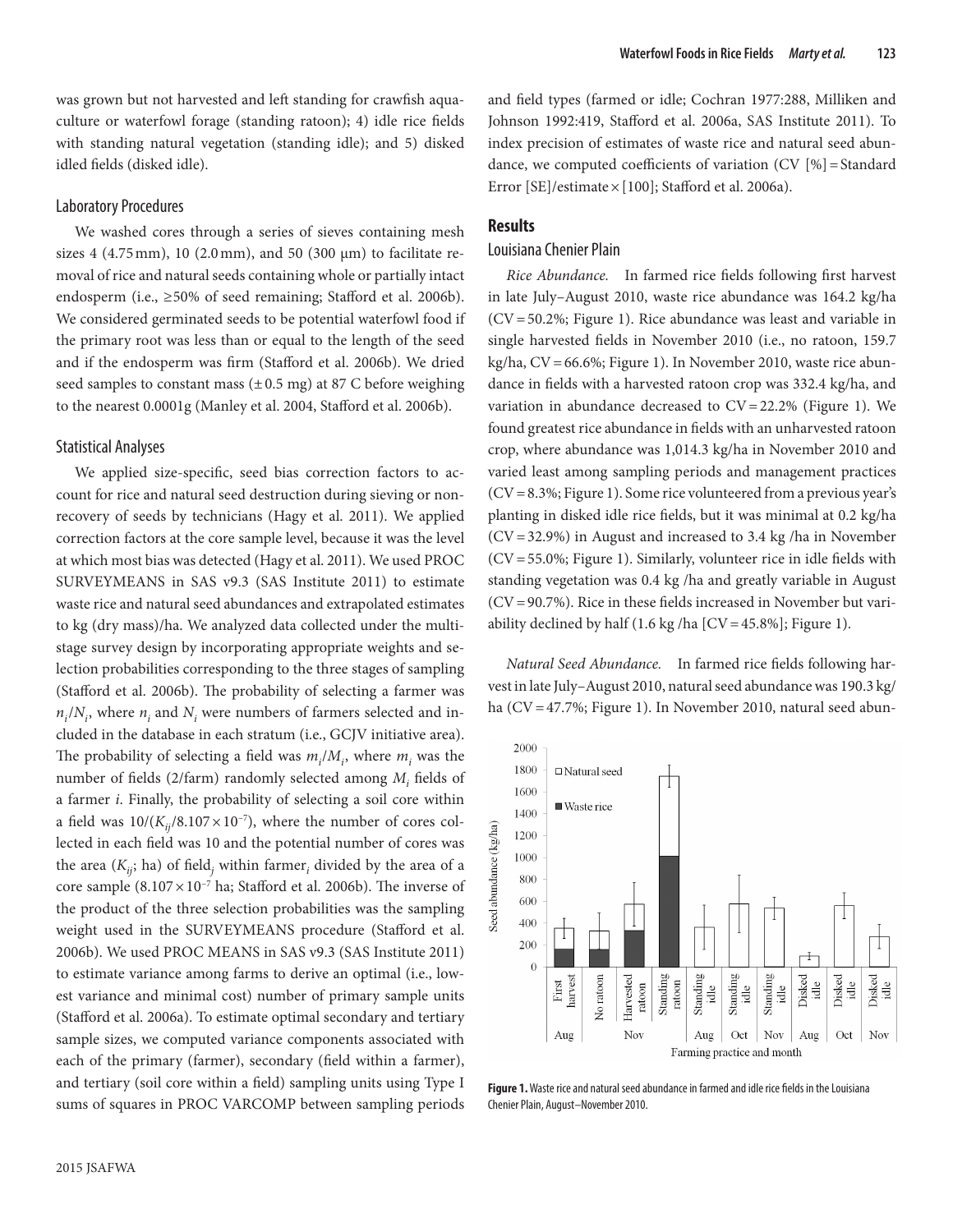dance in fields with a standing, unharvested ratoon crop increased to 730.4 kg/ha and variation decreased  $>$  5 fold (CV=8.3%; Figure 1). In November, natural seed abundance in farmed rice fields with a harvested ratoon crop was  $243$  kg/ha (CV = 43.3%). Among farmed rice fields, natural seed abundance was least in fields without a ratoon crop (168.6 kg/ha, CV=41.9%; Figure 1). In idle rice fields with standing vegetation, natural seed abundance increased 59% from August (362.3 kg/ha, CV=33.7%) to October (576.4 kg/ha, CV=63.6%) but declined 7% by November (534.8 kg/ha, CV=19.4%; Figure 1). In disked idle rice fields, natural seed abundance increased 462% from 99.7 kg/ha in August ( $CV = 32.9%$ ) to 561.0 kg/ha in October ( $CV = 21.1\%$ ) and then declined 50% by October–November (276.2 kg/ha, CV=39.7%; Figure 1).

### Texas Mid-Coast

*Rice Abundance*. In farmed rice fields following harvest in late July–August 2010, waste rice abundance was 252.6 kg/ha (CV=32.9%; Figure 2). In November 2010, waste rice in fields with a harvested ratoon crop did not change significantly but variation decreased three-fold (i.e., 224.8 kg/ha, CV=9.6%; Figure 2). In idle rice fields with standing vegetation, volunteer rice abundance was 3.0 kg/ha in August (CV=99.0%) and 2.2 kg/ha in November (CV=65.2%; Figure 2). Volunteer rice in disked idle rice fields was negligible and variable (i.e., August, none; November, 6.2 kg/ha  $[CV = 88.8\%]$ ; Figure 2).

*Natural Seed Abundance*. In farmed rice fields following harvest in late July–August 2010, natural seed abundance was 110.3 kg/ha (CV=19.9%) but decreased 17% to 91.5 kg/ha in November  $(CV = 20.2\%$ ; Figure 2). In idle rice fields with standing vegetation, natural seed abundance increased 31% from August (309.7 kg/ha,



**Figure 2.** Waste rice and natural seed abundance in farmed and idle rice fields in the Texas Mid-Coast, August–November 2010.

 $CV = 23.3\%$ ) to October (407.8 kg/ha,  $CV = 19.6\%$ ) and further increased 32% in November (538.6 kg/ha, CV=20.3%; Figure 2), In disked idle rice fields, natural seed abundance increased 161% from August (365.5 kg/ha,  $CV = 0.3\%$ ) to October (957.4 kg/ha, CV=17.2% ) and then declined 52% from October to November (458.7 kg/ha, CV=56.0%; Figure 2).

# **Discussion**

# Seed Abundance

Our preliminary findings suggest abundance of waste rice in November 2010 in the CP and TMC was twice greater than in the MAV (Manley et al. 2004, Manley 2008, Stafford et al. 2006b, Havens et al. 2009), but similar to amounts in the Sacramento Valley, California (Miller et al. 1989, Miller and Wylie 1996). The extended growing season in the CP and TMC enabled a ratoon crop which generally is not feasible in other rice-growing regions. We did not observe a significant decline in waste rice abundance from August–November, as occurs in the MAV (Stafford et al. 2006b). Instead, November estimates of waste rice increased likely because of waste grain from the ratoon harvest.

Waste rice in unharvested ratoon fields (i.e., standing ratoon; only in the CP) was on average  $\geq$ 3 times greater than in other farmed ricelands in November. Some farmers did not harvest the ratoon crop but instead left it to provide a forage base for crawfish aquaculture in those rice fields (McClain and Romaire 2004, Mc-Clain et al. 2007). Waste rice in rice-crawfish fields likely would have been available to migrating and resident waterfowl and other waterbirds during re-growth of ratoon crops before farmers flooded fields more deeply (20–60 cm) for crawfish harvesting beginning in winter (McClain and Romaire 2004).

21 In most cases, abundance of natural seed in CP and TMC idle fields was greater than that reported for the same regions in the 1960s (364 kg /ha; Davis et al. 1961). This result is remarkable considering that producers nowadays grow glyphosate-resistant varieties of rice to impede recruitment of natural seeds into seed banks. Abundance of natural seed increased from August to October in idle fields with standing vegetation  $(CP = 59\%; TMC = 32\%)$  and those where vegetation was disked and seed incorporated into the soil ( $CP = 462\%$ ; TMC=161%), presumably because most seeds finished maturing (Reinecke and Hartke 2005, Kross et al. 2008b). Despite an increasing trend in natural seed in disked idle rice fields from August–October, seed abundances declined from October to November in both regions. This decline may have been influenced by decomposition, germination, granivory, and/or disking; the latter of which may have incorporated seed into the substrate beyond depths of our core samplers (Hagy and Kaminski 2012).

Biomass of waste rice and natural seed in our study either re-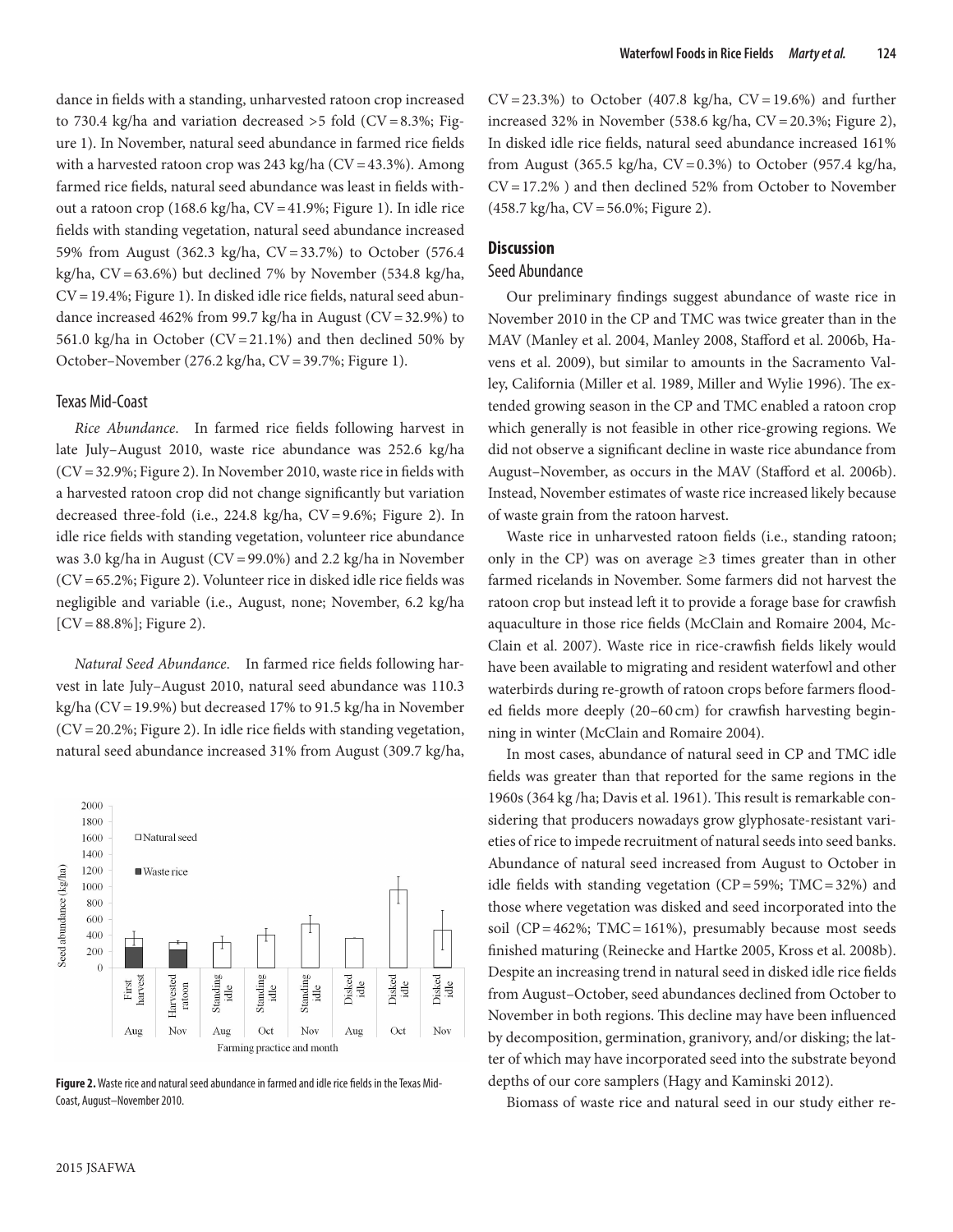mained unchanged or increased during fall in both farmed and idle ricelands unlike patterns in the MAV (Manley et al. 2004, Stafford et al. 2006b). Thus, CP and TMC ricelands provide abundant food resources for waterfowl and other waterbirds if these habitats are flooded naturally, by landowners, or through programs such as the U.S. Department of Agriculture, Natural Resources Conservation Service's Migratory Bird Habitat Initiative (Marty 2013). Clearly, we recommend continuation of this study to improve reliability of estimates of rice and natural seeds for use by conservation partners in the Gulf Coast region.

### Sample Size Estimation

The greatest variation component in estimates of seed abundance was attributed to cores (45.4%–82.1%), whereas variances associated with farms and fields within farms were 12.1%–47.0% and 0.5%–26.8%, respectively. To achieve our desired *a priori* precision ( $CV \le 15\%$ ) for rice and natural seeds, 10–100 farms would be required depending on summer-fall sampling period and field type (farmed rice or idle). For the number of fields within farms, estimated optimum number of sample units was one; whereas, for soil cores, optimum numbers of sample units ranged from 6–722 per field depending on sampling period and field type.

Variation related to waste rice and natural seed abundance ranged from 8.3% to 90.7% in ricelands in the CP and 0.3% to 97.9% in the TMC, perhaps attributable to the variety of field management practices in the regions (Marty 2013). Based on survey design and results from Stafford et al. (2006b), Marty (2013) estimated an additional 6,000 soil cores should be collected across fields and regions to achieve our goal for precision and be comparable to levels of precision obtained from previous studies in the MAV (i.e.,  $CV \le 15\%$ ).

### **Acknowledgments**

We greatly appreciate financial support from the Gulf Coast Joint Venture; Ducks Unlimited, Inc.; U.S. Department of Agriculture, Natural Resources Conservation Service; Texas Parks and Wildlife; Louisiana Department of Wildlife and Fisheries; U.S. Fish and Wildlife Service; U.S. Geological Survey National Wetlands Research Center; the Wisconsin Waterfowl Hunters' Conference; the Mississippi State University (MSU), Forest and Wildlife Research Center (FWRC); and the MSU James C. Kennedy Endowed Chair in Waterfowl and Wetlands Conservation. Support was also provided by the Louisiana State University Agriculture Center and the National Oceanic and Atmospheric Administration. We are indebted to Gulf Coast rice farmers for allowing us on their lands. Critical technical and logistical assistance was provided by, J. Callicutt, B. Courville, B. Dew, K. Feaga, D. Fishman,

K. Fontenot, J. Foret, J. Foth, S. Gauthier, H. Hagy, M. Kaminski, S. Linscombe, J. Stafford, B. Wilson, A. Wisemann, and dozens of student laboratory technicians.

# **Literature Cited**

- Bollich, C. N. and F. T. Turner. 1988. Commercial ratoon rice production in Texas, USA. Pages 257–263 *in* W. H. Smith, and V. Kumble, editors. Rice ratooning. International Rice Research Institute, Los Baños, Laguna, Philippines.
- Cochran, W. G. 1977. Sampling techniques. Third edition. John Wiley and Sons, New York, New York.
- Dahl, T. E. 2011. Status trends of wetlands in the conterminous United States 2004 to 2009. U.S. Department of the Interior; Fish and Wildlife Service, Washington, D.C.
- Davis, J. P., C. H. Thomas, and L. L. Glasgow. 1961. Foods available to waterfowl in fallow rice fields of southwest Louisiana. Proceedings of the Annual Conference of the Southeastern Association of Game and Fish Commissioners 15:60–66.
- Delnicki, D. and K. J. Reinecke. 1986. Mid-winter food use and body weights of mallards and wood ducks in Mississippi. Journal of Wildlife Management 50:43–51.
- Eadie, J. M., C. S. Elphick, K. J. Reinecke, and M. R. Miller. 2008. Wildlife values of North American ricelands. Pages 7–90 *in* S. Manley, editor. Conservation of Ricelands of North America. Ducks Unlimited, Inc., Memphis, Tennessee.
- Elphick, C. S., K. C. Parsons, M. Fasola, and L. Mugica, editors. 2010. Ecology and conservation of bird in rice fields: a global review. E. O. Painter Printing Company, DeLeon Springs, Florida.
- Esslinger, C. G. and B. C. Wilson. 2001. North American Waterfowl Management Plan, Gulf Coast Joint Venture: Chenier Plain Initiative. North American Waterfowl Management Plan, Albuquerque, New Mexico.
- Fredrickson, L. H. and T. S. Taylor. 1982. Management of seasonally flooded impoundments for wildlife. U.S. Fish and Wildlife Service, Resource Publication 148, Washington, D.C.
- Greer, D. M., B. D. Dugger, K. J. Reinecke, and M. J. Petrie. 2009. Depletion of rice as food of waterfowl wintering in the Mississippi Alluvial Valley. Journal of Wildlife Management 73:1125–1133.
- Hagy, H. M., J. N. Straub, and R. M. Kaminski. 2011. Estimation and correction of seed recovery bias from moist-soil cores. Journal of Wildlife Management 75:959–966.
- and R. M. Kaminski. 2012. Apparent seed use by ducks in the Mississippi Alluvial Valley. Journal of Wildlife Management 76:1053–1061.
- Havens, J. H., R. M. Kaminski, J. B. Davis, and S. K. Riffell. 2009. Winter abundance of waterfowl and waste rice managed Arkansas rice fields. Proceedings of the Southeastern Association of Fish and Wildlife Agencies 63:41–46.
- Hobaugh, W. C., C. D. Stutzenbaker, and E. L. Flickinger. 1989. The rice prairies. Pages 203–247 *in* L.m Smith, R. L. Pederson, and R. M. Kaminski, editors. Habitat management for migrating and wintering waterfowl in North America. Texas Tech University Press, Lubbock.
- Huner, J. V., C. W. Jeske, and W. Norling. 2002. Managing agricultural wetlands for waterbirds in the coastal regions of Louisiana, USA. Waterbirds 25:66–78.
- Kaminski, R. M., J. B. Davis, H. W. Essig, P. D. Gerard, and K. J. Reinecke. 2003. True metabolizable energy for wood ducks from acorns compared to other waterfowl foods. Journal of Wildlife Management 67:542–550.
- Kross, J., R. M. Kaminski, K. J. Reinecke, and A. T. Pearse. 2008a. Conserving waste rice for wintering waterfowl in the Mississippi Alluvial Valley. Journal of Wildlife Management 72:1383–1397.